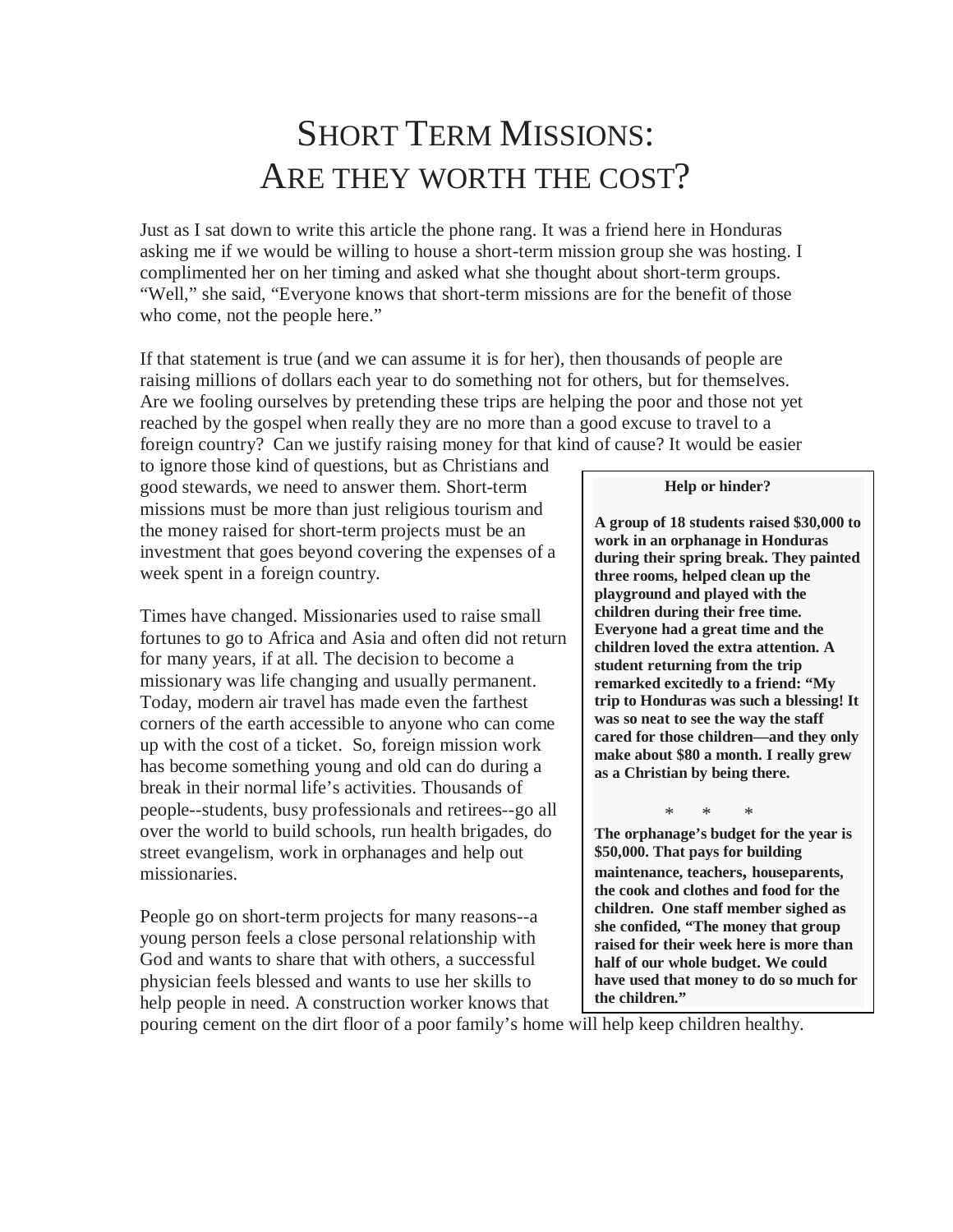Short-term missionaries usually go out to the mission field with high expectations and they are not often disappointed. If you've ever talked to someone who has just returned you've probably heard testimonies like these:

- "The poor villagers where we worked taught me so much about being a Christian and what it really means to live by faith."
- "People were so open and friendly with us even though we didn't speak their language."
- "This trip really made me think about how much I have, and how little most people must live on. I'm going to have to rethink my spending habits."

You might have noticed that although the reason people give for going on short-term missions trips is to help others, most will tell you that in the end they received much more than they gave. They will describe how amazing it felt to be in another country, worshipping with Christians in another language, or how humbling it was to see the Christian witness of people who live with less than they could ever imagine. Short-term missions trips, when they are done well have a number of strengths. They:

- Get people excited about doing kingdom work--plain and simple. Mission agencies (if they are being honest) will tell you that the main reason they help coordinate shortterm groups is not because they do so much good but because people return to North America more willing to give their time and money to support the work permanent staff are doing. One of the Spring Break students who volunteered in the orphanage mentioned above has already sent the staff a check for a \$100.
- Help people see beyond their own backyards. Getting out into poor countries (where most of the world's population lives) helps young and old alike re-evaluate their priorities and gives them a vision for becoming global Christians, who care about the problems of God's people, not just in their own congregation but wherever they are.
- Build bridges between North American Christians and Christians in the third world. Developing friendships with people from other countries helps us to understand others better and helps others to understand us.
- Show some people (although certainly not everyone) that mission work is where they want to spend their life. Getting a small taste of what life is like outside their own culture is just what some people need to make a full-time commitment to mission work.

So, short-term missions can go beyond religious tourism and provide life-changing experiences for those who go on them. The problem is that most often short-term missions are promoted as service projects—participants believe that their main reason for going, and the reason they are raising money, is to help others during the week or two they are there. Often groups return home knowing almost nothing of the real problems facing the people they visited. These are some of the criticisms that are frequently leveled at short-term groups: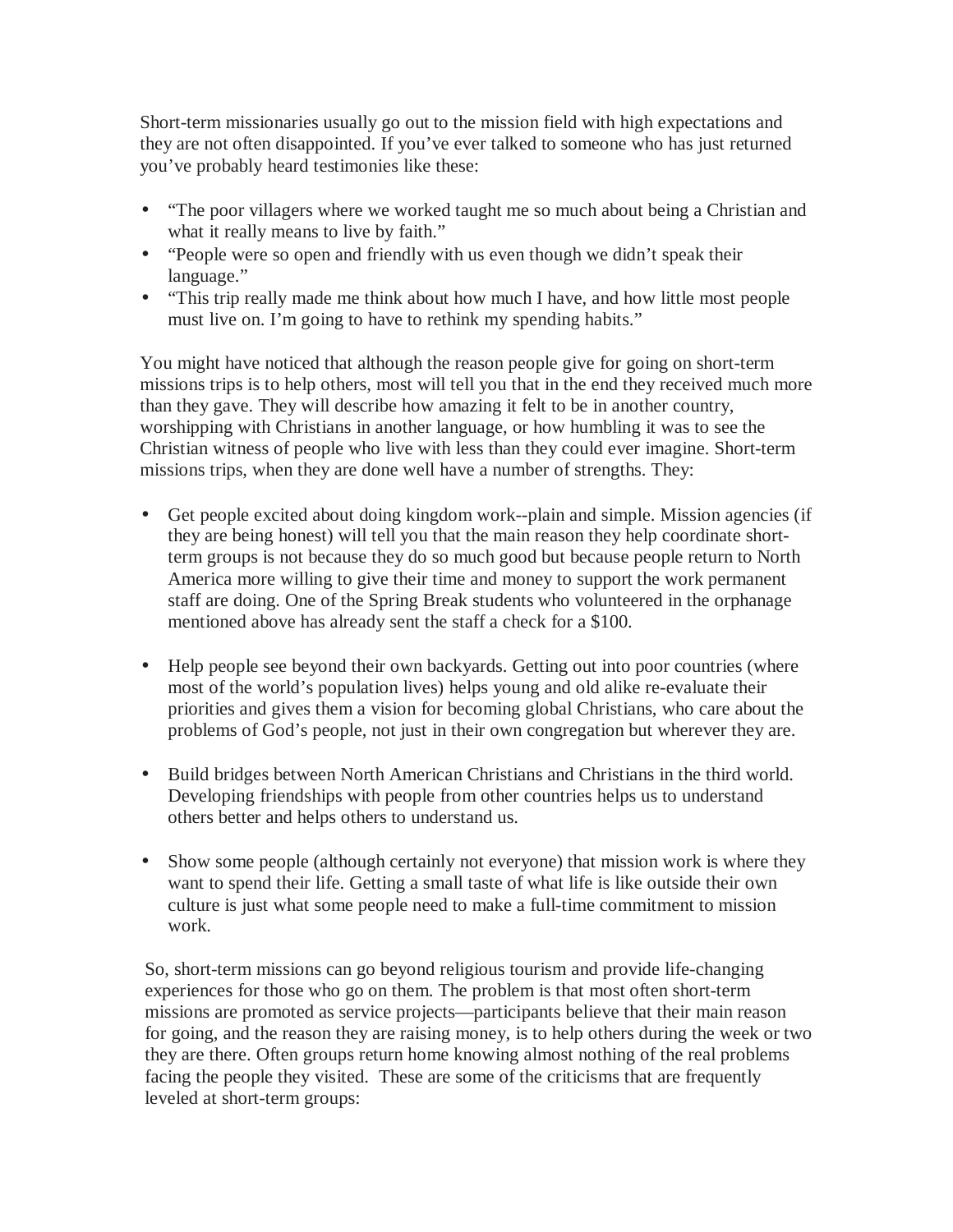#### **1. Short-term missions are expensive**

The Spring Break group mentioned earlier raised \$30,000. That's a lot of money in anybody's book. But in the third world where the average yearly income is about \$100 a year, it's an incredible sum of money. Are we sure we're making the best use of that money when we sponsor short-term missions groups?

## 2 **Short-term missions almost always do work that could be done (and usually done better) by the people of the country they visit.**

The Spring Break group spent \$30,000 to paint and clean the orphanage in Honduras. They did a job that could have been done by a Honduran who needed the money. Unemployment in the third world is as high as 30% and most people struggle to put food on the table. We need to ask ourselves if it is right to spend so much money to send North Americans to do jobs that could be done by third world people who desperately need the work.

### 3. **Short-term groups often miss out on learning about the culture and people they visit.**

I asked a member of the Spring Break group if they would be seeing any of the country while they were here. She answered confidently, "Oh no, we came here to work and to serve. We don't want to waste any of our time just sight-seeing! Although the desire to serve is a good one, it can be paternalistic. How would we feel if visitors from another country (say Japan) came to West Michigan to spend a week volunteering at the Guiding Light mission, ate only food they brought along from Japan, talked only with each other and never left the building. If we were feeling kind, we'd just think they were missing out on a lot and if we weren't we'd be offended. The people of the third world are proud of their culture and their country. They enjoy visitors who are curious and want to understand their lives.

#### **4. Short-term missions require a great deal of coordination and time invested by their hosts**

A doctor I know in Nicaragua runs a health clinic for poor families. He trains community workers to promote better health in the community and treats serious illnesses at almost no charge. The clinic can barely keep up with the demand for their services. But the doctor spends about three months of the year preparing for and hosting U.S. medical brigades. He admits that the brigades accomplish little (the visiting doctors mostly treat headaches and back pain) but he doesn't dare to discourage them because he is afraid he will lose the funding his clinic receives from the U.S. organization that promotes the brigades.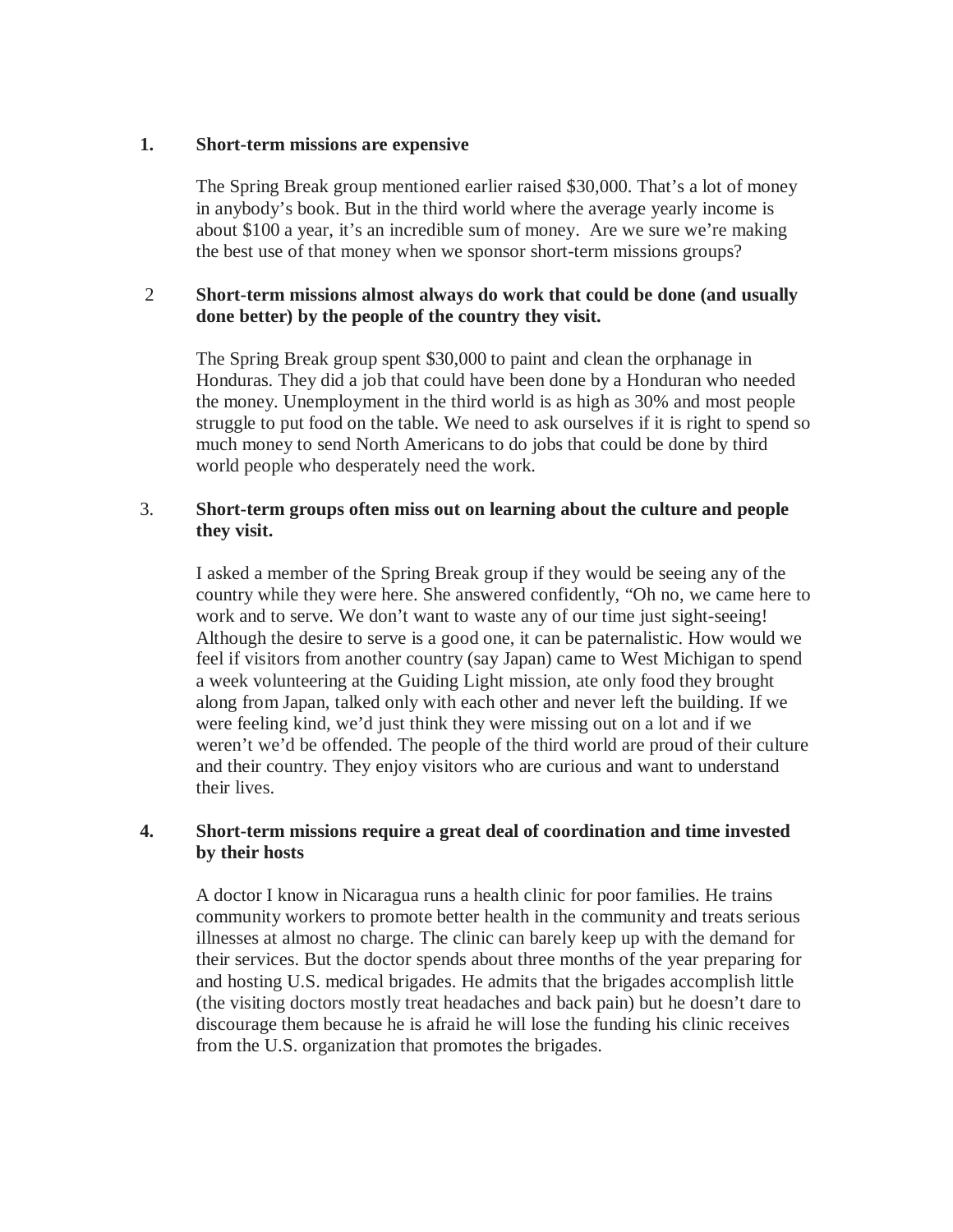#### **5. Short term groups can send the wrong message to Third world Christians**

A Honduran friend of ours is a bricklayer. He was excited because a work team from the Presbyterian Church was coming to build two houses in his neighborhood and he had time to help them. I talked to him after the group had left and asked how it had gone. "Well," he said, "I found out quickly enough that I was in the way. The North Americans wanted to do things their way and they made me feel like I didn't know what I was doing so I only helped the first day. Why were they in such a hurry?"

Because short-term missions groups want so much to solve problems, they can make third world Christians feel incapable of doing things on their own. Many groups, instead of trying to work with national Christians, come with a takecharge attitude that leaves their hosts feeling frustrated and unsupported. They send the message that if a job is going to be done right it needs to be done by a North American. And of course, since the groups are only around for a week or so, the nationals end up having to pick up where they left off.

#### **6. Short-term groups have trouble doing word evangelism**

One of the main goals of many short-term groups is to evangelize the people they meet. But since most do not speak the language of the country they visit, their attempts at word evangelism are usually very limited. Missionaries usually spend at least a year learning a new language because they know they can not share the good news of the gospel if they can not communicate in the language of the people they are ministering to.

So, to sum up: too many short-term mission groups spend a lot of money to do jobs nationals could do, create extra work for full-time missionaries, cause frustration and bad feelings among the nationals who host them, isolate themselves from opportunities that would allow them to learn about the culture and people they are helping and are unable to evangelize.

So, what does that mean for short-term missions? Should we declare a moratorium on all short-term trips and focus only on supporting full-time missionaries?

I don't think so. Now, more than ever, Christians all over the world need to share in each other's lives and support one another. But we need to start thinking about the best way to do that. We need to rethink the way we do short-term missions. We need to stop thinking about short-term missions as a service we perform and start to think of them as an incredible opportunity to learn. If money were raised to send volunteers to other countries to learn what Christians could do to change the lives of people living in poverty and if those volunteers committed to sharing their knowledge with others, short-term missions could have God glorifying outcomes beyond our expectations. Here are five suggestions that could help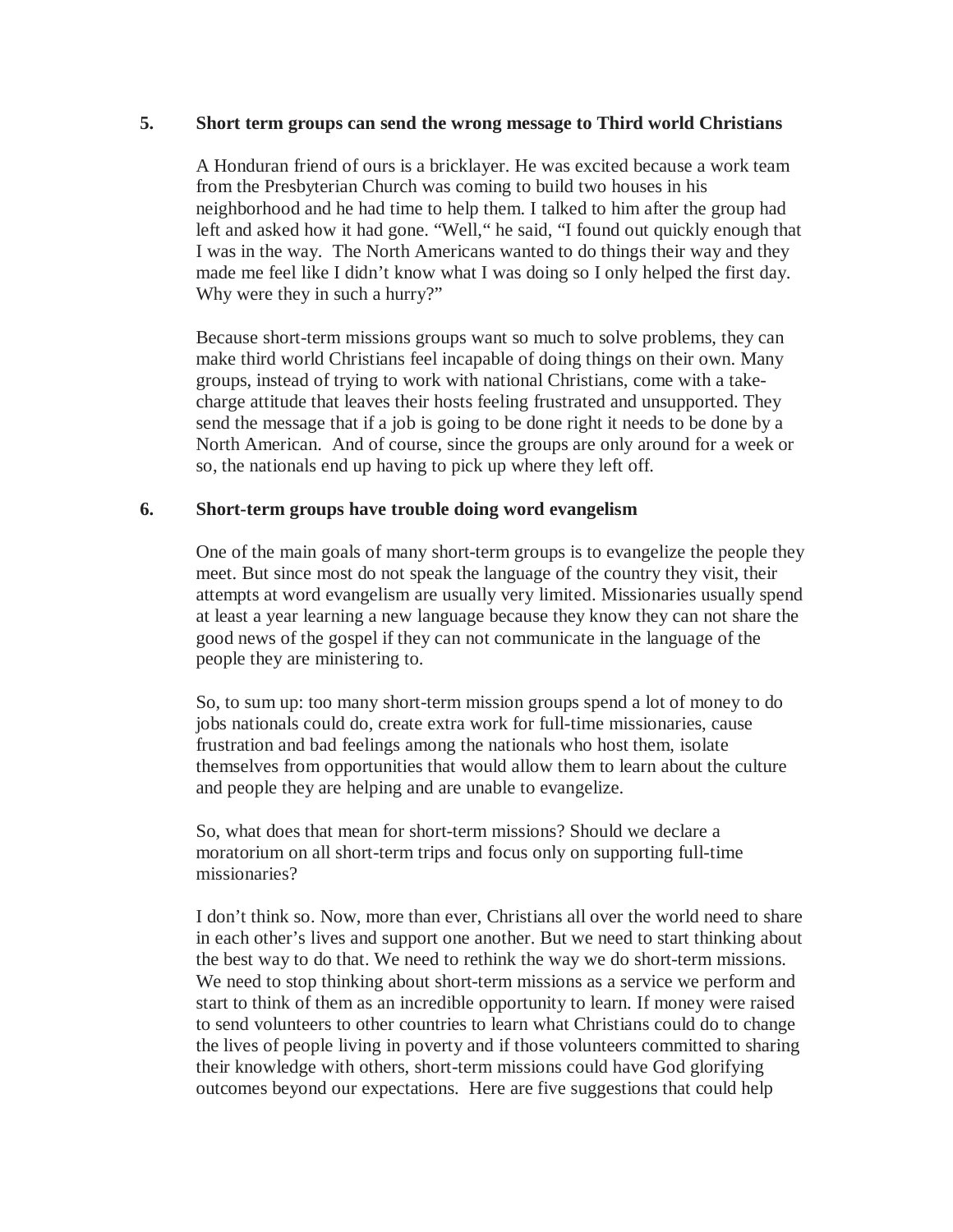change short-term missions from religious tourism into genuine kingdom building.

# 1. **Focus on learning, not on doing**.

Christians don't like to sit on their hands. We like to serve by doing. But in the case of the Third World, we can do much more by learning all we can in a week than by keeping just our hands busy. Short-term could help the country they visit by finding answers to questions like these:

- Why is this country so poor?
- What problems are people here facing?
- What has our own country done to contribute to the problems they face?
- What can Christians do to help?
- How can we support the work Christian nationals and missionaries are doing?

The group that spent time in the orphanage could have focused on finding out why so many children who are not orphans are living in orphanages, what the government of Honduras does to support families and how U.S. policies affect the poor families of Honduras. They could then commit to helping those children over the long-term, not just for the week they are there.

# 2. **Prepare for your trip**

That means more than just packing your suitcase. Read up on the country you will visit and study as much as you can about its people and culture. Find out what problems it faces. Try to learn a little of the language you will be hearing. Show respect for its people by knowing something about their lives before you arrive. You'll find that your trip is much more meaningful when you understand a little about the people you will meet.

# **3. Coordinate with Nationals**

Spend time with the people of the country you visit. Make sure they are involved in the project you work on and work side by side with them. Ask questions about their lives and their problems. They will give you an understanding of the country that a foreigner can not. If you have a skill they could use, ask if they would like to learn it. If they know how to do something you don't, ask if they will teach you.

# **4. Support long-term work**

One author suggests that all short-term missions groups pledge to spend the same amount of money supporting the project they visit as they spent on their trip. Invest your money not just in short-term projects but in the people and organizations that are working on long-term solutions to the